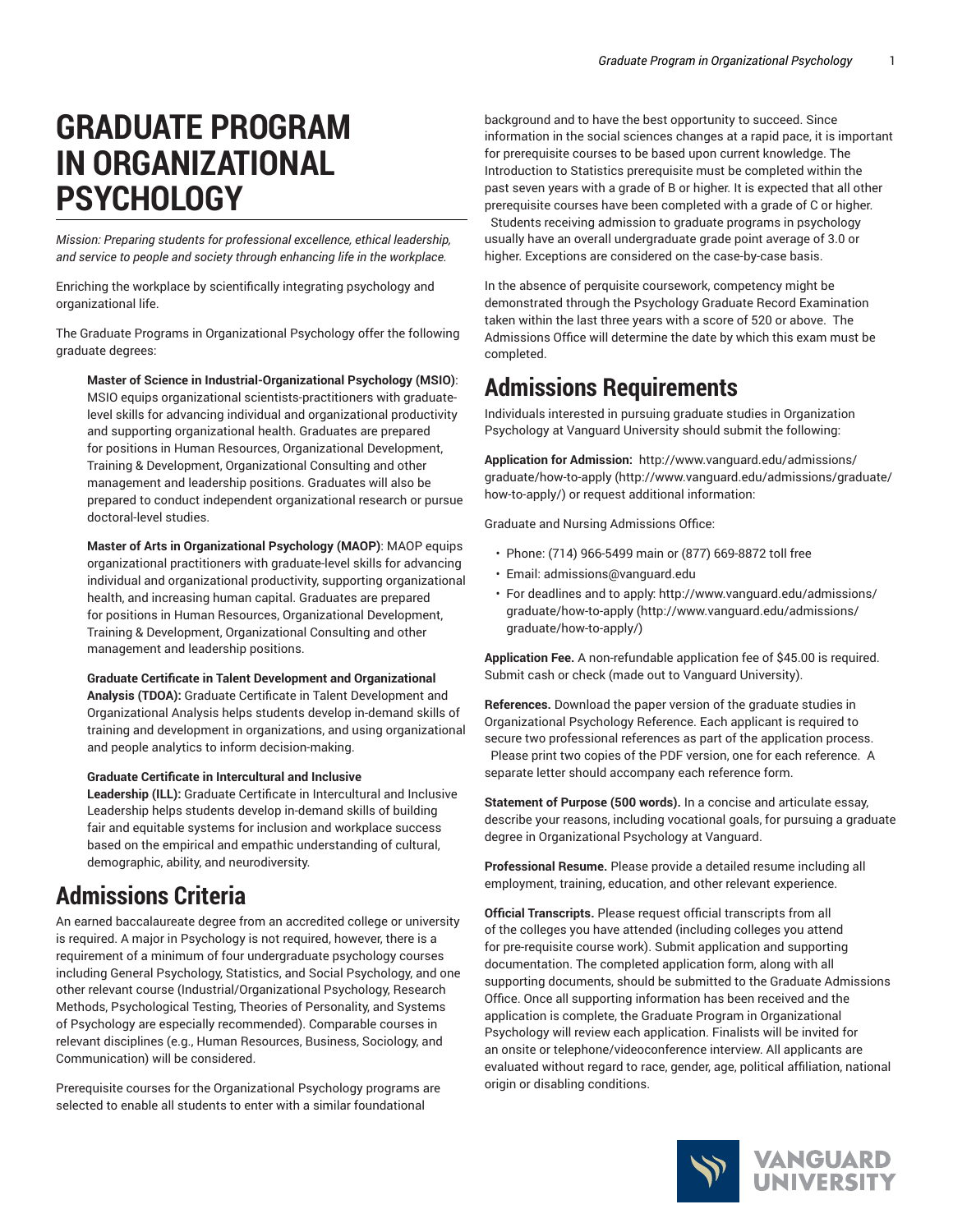**Transfer Policy.** A student may transfer up to six units of graduate level course work that is comparable to required coursework within the program. In the event that comparable coursework has been completed at another regionally accredited institution, the student will not be required to complete the waived course(s) within the MSOP program.

## **Community Membership Expectations**

Vanguard University selects students based on academic record, the admissions interview, work experience, references, and willingness to comply with the standards and values of the university. It is expected that each individual who joins the academic community of Vanguard University will deepen his or her ethical commitment and understanding, strengthen his or her intellectual and creative abilities, and participate constructively in the life of the university community. Furthermore, Vanguard University community members are expected to commit to mutual respect for one another and will: (1) Treat all members of the community with the utmost regard, supporting and upholding the rights of others to a safe, collaborative, and collegial learning environment; (2) Foster collegial learning by participating in class as a supportive and cooperative community member; (3) Refrain from derogatory, disrespectful, or inflammatory comments regarding any member of the academic community; (4) Resolve any personal conflicts by first approaching the other party privately in accordance with professional protocol and the principles that are outlined in Matthew 18:15-17. Students who choose to disregard these expectations may be removed from the program regardless of academic performance.

### **Graduation Requirements**

Students pursuing the *Masters of Science in Industrial/Organizational Psychology* degree from Vanguard University are required to satisfy the following program requirements, in additional to university requirements, for graduation:

- 1. Successful completion of all required coursework with a minimum cumulative grade point average of "B" (3.0), and with no more than one (1) course grade of "C+" counting toward the degree.
- 2. A minimum residence of five academic terms.
- 3. Completion of Professional Development Project/Master's Project per the exit option selected.
- 4. The filing of all necessary forms in accordance with the timetable provided by program and university offices.
- 5. Successful completion within the maximum allowed time limit of three (3) years of all degree requirements that were in effect at the time of student's entrance into the program.
- 6. Settlement of all financial obligations to Vanguard University. If all coursework has been completed and graduation is pending completion of Professional Development Project/Master's Project, the student will be required to register for PSOG-799 Continued Reg: Master's Study until all graduation requirements have been met.

Students pursuing the *Master of Arts in Organizational Psychology* degree from Vanguard University are required to satisfy the following program requirements, in additional to university requirements, for graduation:

1. Successful completion of all required coursework with a minimum cumulative grade point average of "B" (3.0), and with no more than one (1) course grade of "C+" counting toward the degree.

- 2. A minimum residence of four academic terms.
- 3. The filing of all necessary forms in accordance with the timetable provided by program and university offices.
- 4. Successful completion within the maximum allowed time limit of three (3) years of all degree requirements that were in effect at the time of student's entrance into the program.
- 5. Settlement of all financial obligations to Vanguard University.

Students pursuing the *Graduate Certificate in Talent Development and Organizational Analysis* from Vanguard University are required to satisfy the following graduation requirements, in additional to university requirements, for graduation:

- 1. Successful completion of all required coursework with a minimum cumulative grade point average of "B" (3.0), and with no more than one (1) course grade of "C+" counting toward the degree.
- 2. A minimum residence of two academic terms.
- 3. The filing of all necessary forms in accordance with the timetable provided by program and university offices.
- 4. Successful completion within the maximum allowed time limit of two (2) years of all degree requirements that were in effect at the time of student's entrance into the program.
- 5. Settlement of all financial obligations to Vanguard University.

Students pursuing the *Graduate Certificate in Intercultural and Inclusive Leadership* (ILL) from Vanguard University are required to satisfy the following graduation requirements, in additional to university requirements, for graduation:

- 1. Successful completion of all required coursework with a minimum cumulative grade point average of "B" (3.0), and with no more than one (1) course grade of "C+" counting toward the degree.
- 2. The filing of all necessary forms in accordance with the timetable provided by program and university offices.
- 3. Successful completion within the maximum allowed time limit of two (2) years of all degree requirements that were in effect at the time of student's entrance into the program.
- 4. Settlement of all financial obligations to Vanguard University.

### **Regular Standing**

Students who intend to obtain a Master's degree and who have met all admission requirements are granted regular standing in the program. Only those students who have regular standing may become candidates for the Master's degree.

### **Provisional Standing**

This classification is used for degree-seeking students who have their B.A. degree, but enter the program with academic deficiencies: They may lack some of the prerequisite undergraduate courses, their entering GPA is deficient, or their B.A. degree is from a non-regionally accredited institution. Such admission is at the discretion of the Director of the Graduate Program in Organizational Psychology. Move to Regular Standing will be considered after all undergraduate course prerequisites are completed with a letter grade of "B" or better and/or after demonstrating the ability to do graduate level work by completing nine (9) units with a "B" or better letter grade in each course.

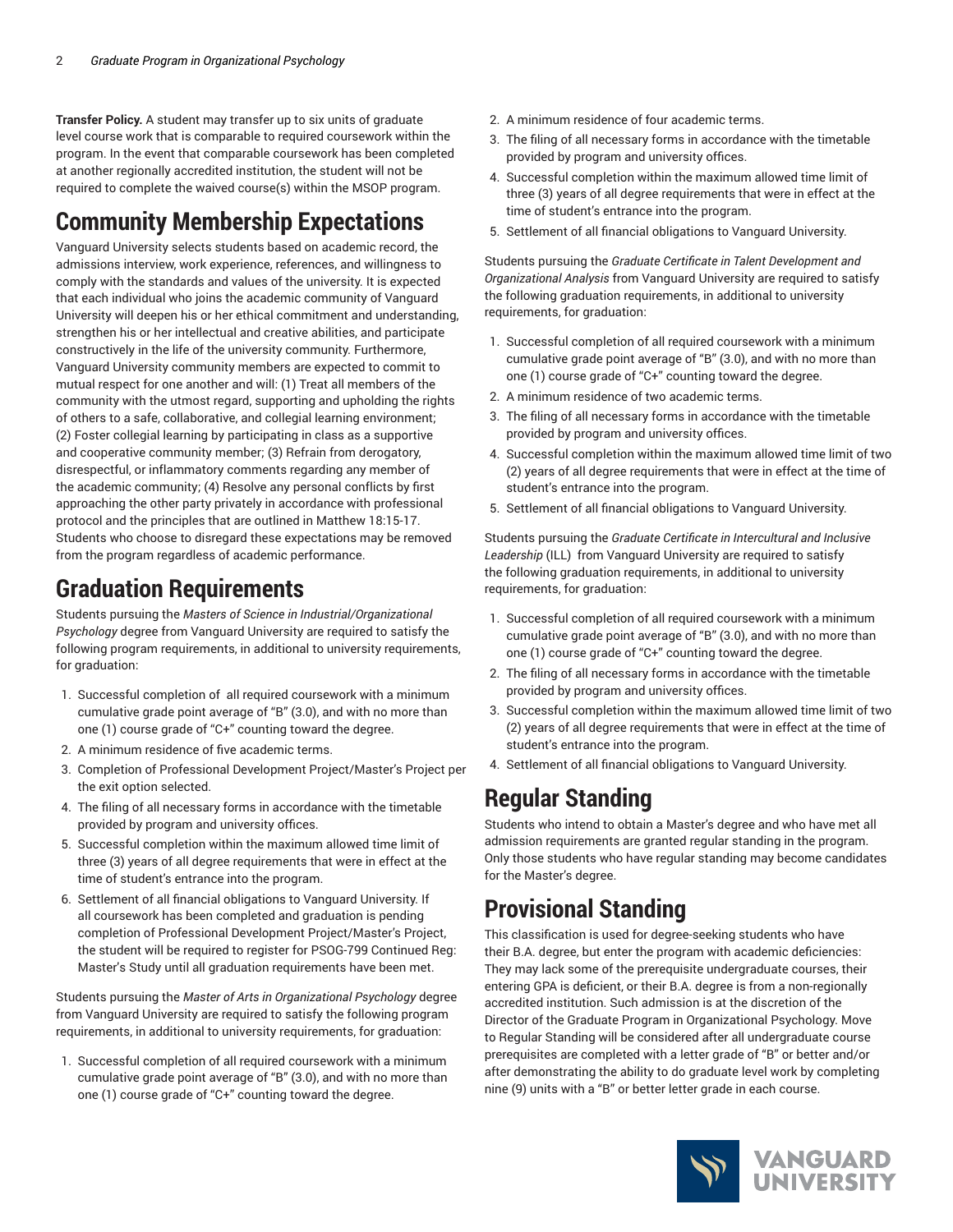## **Academic Probation**

Students admitted to the graduate program with Regular Standing who later receive a cumulative or current grade point average below 3.0 will be changed to Probationary Standing. Students with such standing must obtain both a cumulative and current grade point average of 3.0 or greater the following semester. If after one semester of Probationary Standing the student is not able to obtain a grade point average of a B (3.0) he/she may be dismissed from the graduate program.

## **Incomplete Work**

An "Incomplete" grade is the way the institution agrees to respond to a student who has been prevented from completing some or all of the requirements in one or more courses due to circumstances which were beyond the student's ability to prevent or foresee, and who has requested additional time to complete the course requirements. It is the responsibility of the student to obtain a "Petition for Incomplete Grade in a Graduate Course" form from the program office and to contact the course professor(s) as early as possible. Petitions are approved by the professor. The professor is under no obligation to assign an Incomplete grade. Examples of acceptable grounds for granting an incomplete grade include: personal or family illness of more than brief duration, serious personal or family crisis, or an unplanned increase in job responsibilities. Unacceptable grounds include heavy or difficult class load, heavy work schedule, or computer problems.

*All incomplete work for full-semester courses (16 weeks) is due 6 weeks from the last day of that semester. Incomplete work for accelerated courses (5-8 weeks) is due 30 days from the last day of that module. Failure to complete and submit the required work on time will result in a grade of "F".*

# **University Leave of Absence Policy**

See University's *Leave of Absence and Withdraw Policy* under University Academic Policies.

### **Academic Program Leave of Absence Policy**

Students who find it necessary to interrupt the regular sequence of enrollment are required to file notice of an official leave of absence to ensure proper communication between the student and the Graduate Organizational Psychology Office. The forms for this purpose are available in the Organizational Psychology Office. Students taking a leave of absence are not regarded as having permanently withdrawn from the University and need not apply for readmission through the Graduate Admissions Office. Time spent on leave of absence is counted in the fiveyear time limit for graduate course work. Students who interrupt their program and do not file a leave of absence will be required to reapply and will be subject to all new academic regulations in effect in the Catalog at the time enrollment is resumed. If the request for a leave of absence is denied, the student will be required to reapply.

Any student granted a leave during the add/drop period (as outlined in the University Catalog) for the semester will be dropped from any classes that the student is enrolled in. If the leave is granted after 75% of the semester (or class) the student may, with faculty approval, receive an Incomplete for one or more courses. If an Incomplete is not deemed appropriate, a grade of "W" will be issued. No refund of charges will be made for courses in which an Incomplete is given. No credit is earned for any course in which a "W" is issued. Refunds, if any, will be granted based

upon the University's refund policy as found in the University course catalog.

### **Military Leave of Absence Policy**

Information regarding Military Leave of Absence can be found on the *Veterans Enrollment Certification and Benefits* page. Questions, contact the Unviersity's School [Certifying](mailto:veteranscertifyingofficial@vanguard.edu) Official [\(veteranscertifyingofficial@vanguard.edu\)](veteranscertifyingofficial@vanguard.edu).

# **Advance to Candidacy**

Degree bound students must officially be advanced to candidacy status prior to degree confirmation. Neither admission to the Master's program nor completion of required course work automatically advances a student to candidacy. Advancement to Candidacy occurs at the end of the first year of course work, upon successful completion of :

- 1. PSOG-555 Managing Human Resources examination at 70% or higher.
- 2. Satisfactory completion of the Professional Development Project outline prior to Wk. 8 of PSOG-555 Managing Human Resources as verified by the faculty project supervisor.
- 3. Submission of the Advancement to Candidacy form to MSOP office by Wk. 8 of PSOG-555 Managing Human Resources.

To be eligible to apply for Advancement to Candidacy students must:

- 1. Be a student in Regular Standing. If student previously had Provisional or Probationary Standing, all conditions or deficiencies which had led to such standing must have been rectified.
- 2. Complete application for Advancement to Candidacy during the semester the student is scheduled to advance.
- 3. Achieve a cumulative grade point average of 3.0 or higher on all graduate course work required for the degree, with no more than one "C+" grade.
- 4. Be recommended for advancement by their faculty project supervisor.

The results from the Advance to Candidacy process will be used to determine whether the student displays:

- 1. Academic and professional competency in the program.
- 2. Preparation which constitutes a satisfactory foundation on which to complete the program.
- 3. A proposed course for professional development, which has sufficient merit to warrant approval.
- 4. Necessary research and analytical skills to justify continuation of study toward the Master of Science degree.

# **Application for Graduation**

An application for graduation must be obtained from and filed with the program office during the first week of the student's final semester in which the degree will be granted. Students who have filed an application for graduation and do not complete their requirements by the projected date of completion are required to file again in a later semester.

# **Awarding of Degree**

Degrees are formally awarded at the end of the Fall, Spring and Summer sessions. The degree is posted on the transcript as of the last day of the semester or Summer session in which the graduation requirements were

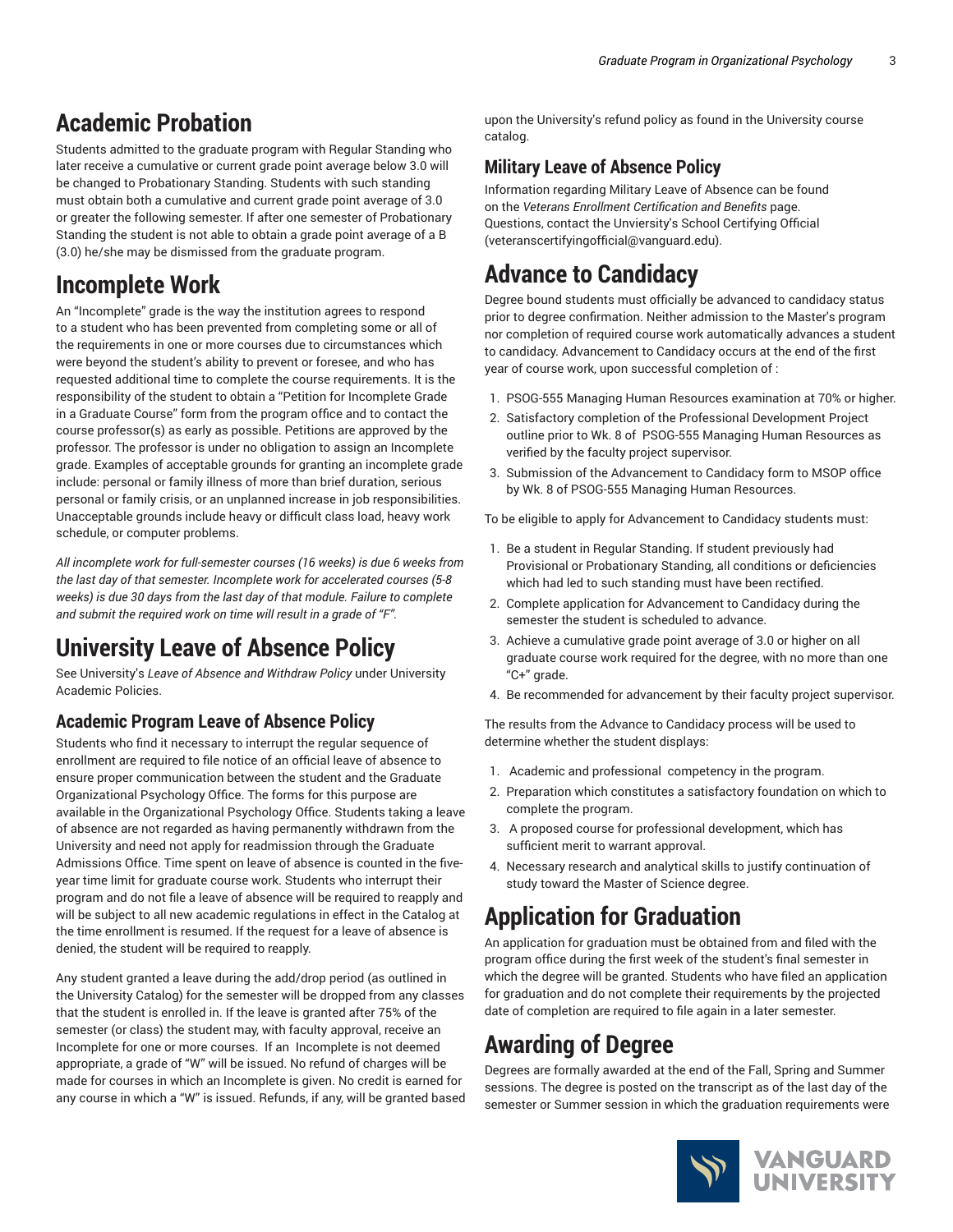met. Commencement exercises are held annually at the end of the Spring semester.

## **Credit Hour Policy**

See *Credit Hour Policy* section in Academic Policies and Procedures.

## **Adding or Dropping Courses**

When circumstances necessitate changes in a course schedule, students are required to complete and file an Add/Drop form in the program office. Classes that are dropped prior to the second class meeting will not be entered on the transcript. Classes that are dropped following the second meeting and prior to the fifth meeting will be appear on the transcript with a grade of "W". Classes dropped following the fifth meeting will receive a grade of "WF" unless the professor, aware of extenuating circumstances beyond the control of the student, is willing to grant a "WP." The course professor(s) and program director must approve all courses added or dropped after the first day of the class. Seminar courses must be dropped prior to the beginning of the one-day seminar.

## **Grade Change Policy**

See *Grade Change Policy* in Academic Policies and Procedures.

## **Grade Appeals**

See *Grade Appeals* section in Academic Policies and Procedures.

### **Class Attendance**

Because of the nature of this program, class-time is often an experiential laboratory environment, where small group exercises and activities are designed to simulate common workplace scenarios. Students cannot participate if they are not present. Therefore, attendance is required for each in class and online sessions. Points for class participation are awarded for full engagement and participation. Making up class participation points is not possible if a student misses the session. However, if students know in advance that they will be unable to attend a particular session, the professor may allow substitute assignments on a case-by case basis, provided they are arranged prior to the missed class. Students missing more that 20% of the class (including online class participation) will not be allowed to continue and will need to retake the course.

## **Program Schedule Format**

Graduate Organizational Psychology programs consist of three 15-16 week terms per year. Each term will include two seven-week classes and one one-day seminar. Each three-unit course has seven four-hour class sessions, seven two-hour online assignment and discussion sessions, as well as individual instruction from the instructor on final assignments as needed. The one-unit, one-day seminars include eight hours of instruction time as well as an approximate six to eight hours of individualized instruction throughout the term for the student's professional development project.

### **Cohort Scheduling**

In cohort education, students move through their curriculum as a group, which enhances camaraderie in the classroom. Special cohorts may use unique intensified schedule formats. Intensives are courses offered in compacted blocks of time and supplemented by online work.

Sometimes intensives are scheduled on weekends, and sometimes in week-long blocks. Graduate Certificate in Intercultural and Inclusive Leadership (ILL) is offered online.

### **Program Learning Outcomes Program Learning Outcomes**

Graduates of the Industrial-Organizational and Organizational Psychology programs will develop advanced competencies in organizational science and practice and will be able to:

**Core Knowledge of Human Behavior.** Apply fundamental knowledge of psychology to understanding of human behavior in organizations.

**Data, Critical Thinking, and Decisions.** Apply graduate level research, critical thinking, and data analysis skills to organizational decision making. *(Graduates receiving the Masters of Science degree in Industrial/Organizational Psychology will be able t apply advanced research and analytics skills to conduct independent organizational research.)*

**Personnel Psychology and Decisions Proficiency.** Demonstrate and apply knowledge in personnel domains, which include

- 1. ethical, legal, and professional contexts,
- 2. measurement of individual differences,
- 3. criterion theory and development,
- 4. job and task analysis,
- 5. employee selection,
- 6. performance appraisal,
- 7. training and development.

**Organizational Psychology and Decisions Proficiency.** Demonstrate and apply knowledge in organizational psychology domains, which include

- 1. work motivation,
- 2. leadership,
- 3. team dynamics,
- 4. attitudes,
- 5. organizational change and development.

**Integration of Faith and Learning.** Integrate learning with personal faith walk.

**Communication.** Demonstrate written and oral communication skills appropriate for organizational professionals.

**Cultural Competency.** Apply understanding of cultural dynamics to local and global organizational contexts.

Graduates of the Talent, Development and Organizational Analysis (TDOA) certificate will develop advanced competencies in organizational science and practice and will be able to:

**Data, Critical Thinking and Decisions.** Apply graduate level research, critical thinking, and data analysis skills to organizational decision making.

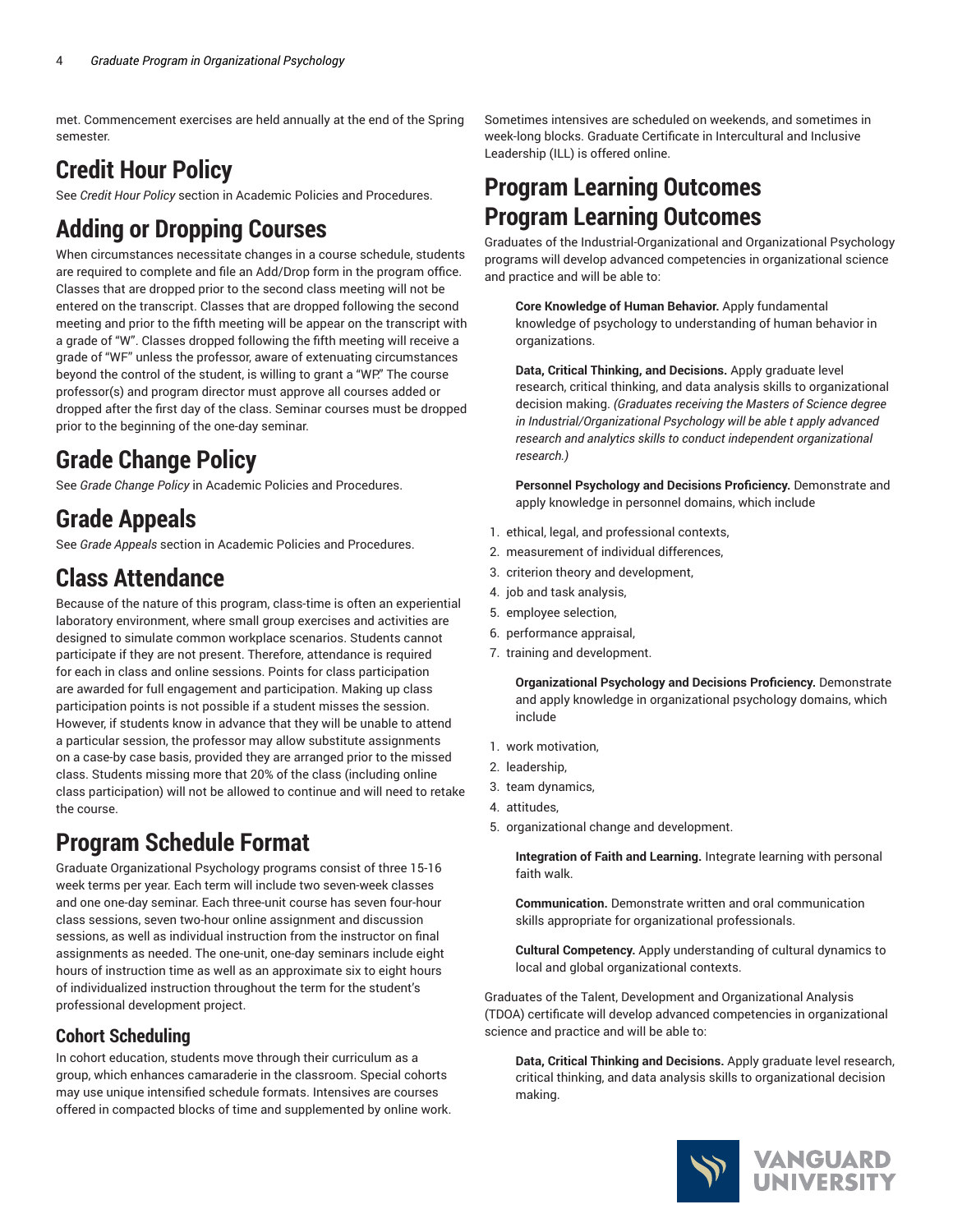**Personnel psychology and decisions proficiency.** Demonstrate and apply knowledge in personnel domains, which include (1) ethical, legal, and professional contexts; (2) measurement of individual differences; (3) criterion theory and development; (4) job and task analysis; (5) employee selection; (6) performance appraisal; (7) training and development.

Graduates of the Intercultural and Inclusive Leadership (ILL) certificate will develop advanced competencies in organizational science and practice and will be able to:

**Core Knowledge of Human Behavior.** Apply fundamental knowledge of psychology to understanding of human behavior in organizations.

 **Cultural Competency.** Apply understanding of cultural dynamics to local and global organizational contexts.

### **Programs Degree Programs:**

- [Industrial-Organizational](https://catalog.vanguard.edu/archives/2020-2021/sobe/graduate/organizational-psychology/industrial-organizational-psychology-ms/) Psychology M.S. ([https://](https://catalog.vanguard.edu/archives/2020-2021/sobe/graduate/organizational-psychology/industrial-organizational-psychology-ms/) [catalog.vanguard.edu/archives/2020-2021/sobe/graduate/](https://catalog.vanguard.edu/archives/2020-2021/sobe/graduate/organizational-psychology/industrial-organizational-psychology-ms/) [organizational-psychology/industrial-organizational-psychology-ms/](https://catalog.vanguard.edu/archives/2020-2021/sobe/graduate/organizational-psychology/industrial-organizational-psychology-ms/))
- [Organizational](https://catalog.vanguard.edu/archives/2020-2021/sobe/graduate/organizational-psychology/organizational-psychology-ma/) Psychology M.A. [\(https://catalog.vanguard.edu/](https://catalog.vanguard.edu/archives/2020-2021/sobe/graduate/organizational-psychology/organizational-psychology-ma/) [archives/2020-2021/sobe/graduate/organizational-psychology/](https://catalog.vanguard.edu/archives/2020-2021/sobe/graduate/organizational-psychology/organizational-psychology-ma/) [organizational-psychology-ma/\)](https://catalog.vanguard.edu/archives/2020-2021/sobe/graduate/organizational-psychology/organizational-psychology-ma/)

### **Certificates:**

- Graduate Certificate in [Intercultural](https://catalog.vanguard.edu/archives/2020-2021/sobe/graduate/organizational-psychology/intercultural-inclusive-leadership-certificate/) and Inclusive Leadership ([https://catalog.vanguard.edu/archives/2020-2021/sobe/graduate/](https://catalog.vanguard.edu/archives/2020-2021/sobe/graduate/organizational-psychology/intercultural-inclusive-leadership-certificate/) [organizational-psychology/intercultural-inclusive-leadership](https://catalog.vanguard.edu/archives/2020-2021/sobe/graduate/organizational-psychology/intercultural-inclusive-leadership-certificate/)[certificate/](https://catalog.vanguard.edu/archives/2020-2021/sobe/graduate/organizational-psychology/intercultural-inclusive-leadership-certificate/))
- Graduate Certificate in Talent Development and [Organizational](https://catalog.vanguard.edu/archives/2020-2021/sobe/graduate/organizational-psychology/talent-development-certificate/) [Analysis](https://catalog.vanguard.edu/archives/2020-2021/sobe/graduate/organizational-psychology/talent-development-certificate/) [\(https://catalog.vanguard.edu/archives/2020-2021/sobe/](https://catalog.vanguard.edu/archives/2020-2021/sobe/graduate/organizational-psychology/talent-development-certificate/) [graduate/organizational-psychology/talent-development-certificate/](https://catalog.vanguard.edu/archives/2020-2021/sobe/graduate/organizational-psychology/talent-development-certificate/))

### **Courses**

### **PSOG-505 Introduction to Psychology and Behavior In Organizations 3 Credits**

Provides graduate level systematic overview of science and theory of psychology as relevant to workplace applications, core principles and subfields of organizational psychology, and the role of personal values and worldview in science and practice of organizational psychology. Terms Typically Offered: Fall and Spring.

### **PSOG-510 Training/Development in Organizations 3 Credits**

An optional course which allows students to build a unique professional niche within Organizational Psychology. That goal shall be accomplished through focused reading and reflection and submission of professional portfolio to consist of documents demonstrating a proficiency in selected areas of specializiation (personal professional philosphy, articles, conference presentations, and other documents reflecting professional competencies as relevant to specialization).

#### **PSOG-515 Applied Research and Critical Analysis 3 Credits**

Focuses on development of students as competent consumers of information and foundational skills in conducting organizational inquiry to inform decision-making. Specific competencies include graduate-level skills in identifying, reading and summarizing quality research sources. Terms Typically Offered: Fall and Spring.

#### **PSOG-535 Statistics for Organizational Decision- Making 3 Credits**

Focuses on the interpretation of descriptive and inferential statistics, reliability and validity of instruments, theoretical and methodological foundations of criterion development, and core considerations in development and interpretation of organizational surveys and in selecting research vendors and products.

Terms Typically Offered: Spring and Summer.

#### **PSOG-545 Advanced Social Psychology 3 Credits**

Examines the effect of social influences upon the development of personality and behavior patterns. Topics include socialization, attitude formation and change, communication, propaganda, roles and stereotypes, leadership and collective behavior. Terms Typically Offered: Fall and Summer.

#### **PSOG-555 Managing Human Resources 3 Credits**

Examines the fundamentals of human resource management, including job assessment and analysis, strategic workforce planning, recruiting and onboarding, supervision and termination practices. Consideration will be given to current issues and employment law. Terms Typically Offered: Fall and Summer.

#### **PSOG-605 Organizational Ethics and Justice 3 Credits**

Provides a thought provoking study of the ethical theories involved in evaluating issues and decision making. To accomplish this, the course focuses on contemporary ethical issues relevant to leadership from a Christian foundation. The goal is to learn how to integrate ethical models with contemporary concerns of leadership. Terms Typically Offered: Fall and Spring.

**PSOG-615 Talent Management and People Analytics Employee Engagement 3 Credits**

Applies motivation and attitude theories. Examines current topics in performance appraisal, including criterion development, rater training, appraisal effectiveness and feedback processes. A larger picture of performance management, attitudes, engagement and individual and organizational success is discussed in the context of current research and best practices.

Terms Typically Offered: Fall and Spring.

#### **PSOG-616 Talent Management and People Analytics 3 Credits**

Examines current topics in selection, placement, performance appraisal and succession planning, including indivdiual and group assessment, criterion development, performance management effectiveness, rater training, and feedback processes. A big picture of human capital, measurement, performance management, attitudes, engagement and indvidual and organizaitonal success is discussed in the context of current research and best practices, as well as performance, motivation and attitude theories.

#### **PSOG-625 Psychology of Leadership and Motivation 3 Credits**

Reviews theories and research on motivation, specifying both the intrinsic and extrinsic determinants of worker motivation. The leadership process and its relation to motivation, group performance, workplace attitudes and climate are also analyzed.

Terms Typically Offered: Spring and Summer.